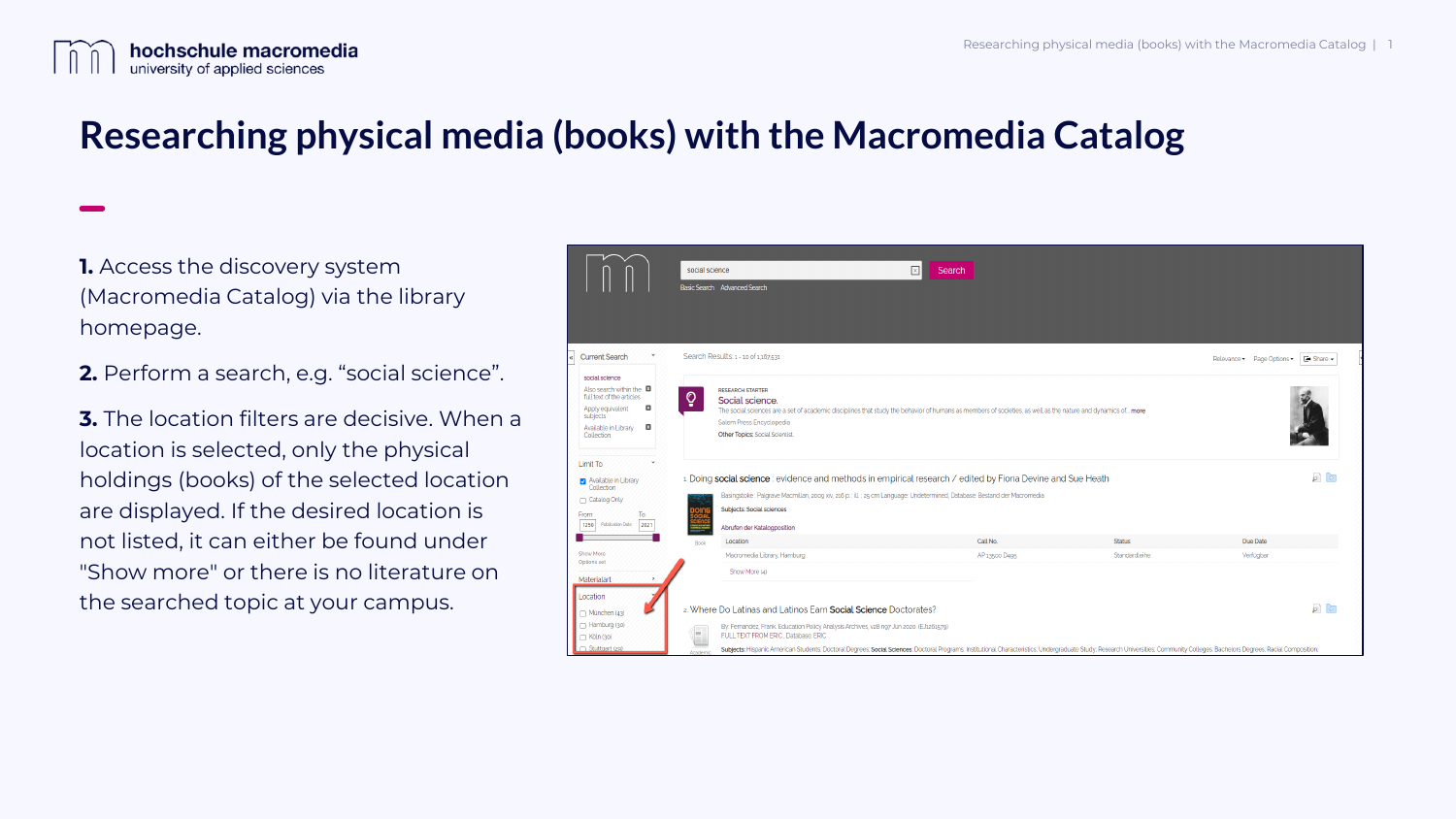

**4.** By clicking on the title, additional information about the selected book is displayed.

Among other things, you can find a summary, a link to the table of contents and the signature, which indicates the book's shelf space (the signature is also already visible in the results list).

**5.** To reserve the selected book via the shopping cart or to check the availability (loan stock vs. reference stock) please click on "Abrufen der Katalogposition" (as marked with the lower arrow in screenshot 2 for step 4).



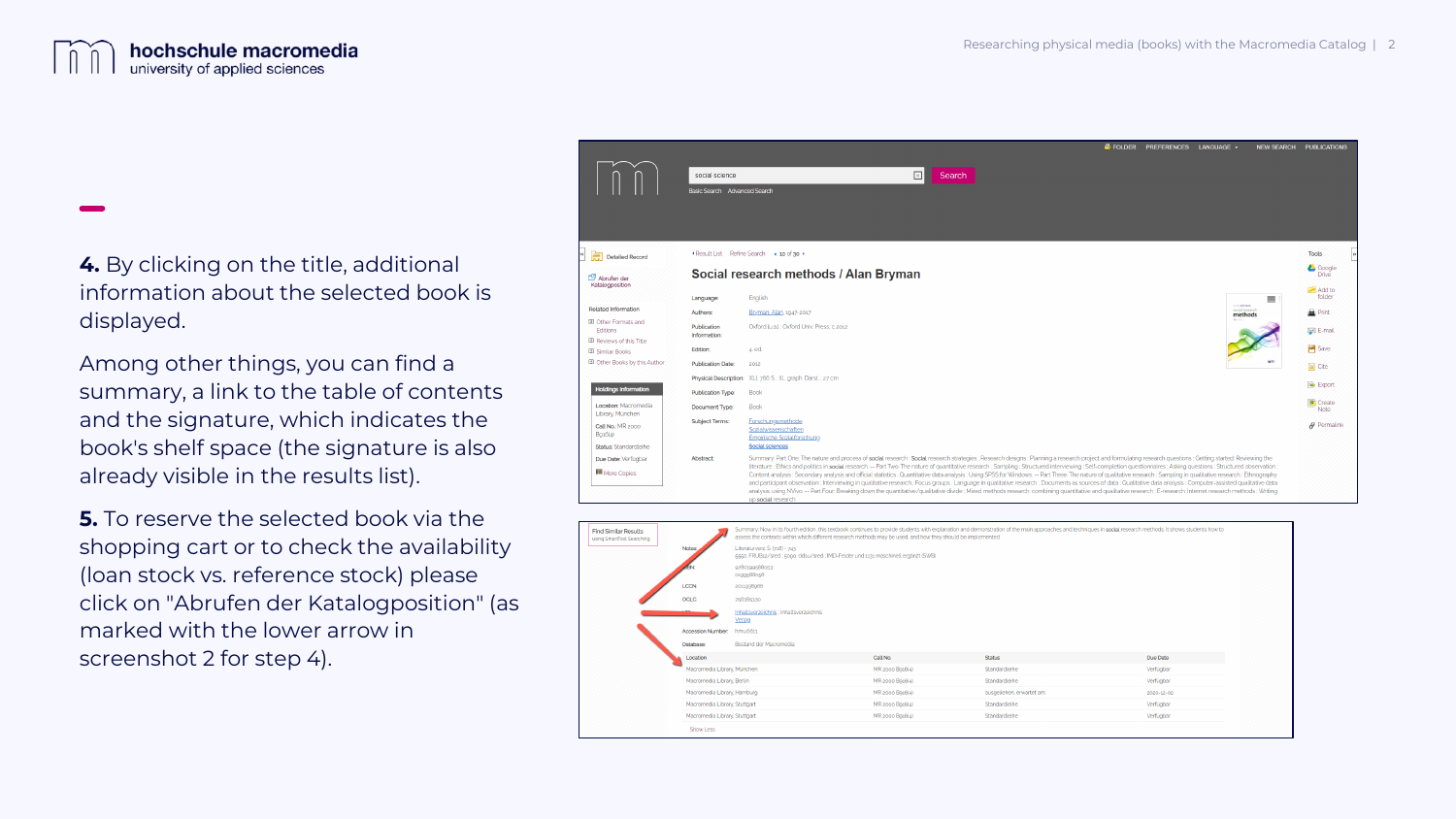

**6.** Now the old catalog opens, which is linked to the physical items of your library as well as to your library account. There you can find the items' information and can also find the cart.

| $\boldsymbol{\theta}$ koha<br>$\mathbb{F}$ Cart                                                                                                                                                                                                                                                                                                                            | i≡ Lists ~                                                                                                                                                                                                                                                                                                                                                 | $\blacktriangleright$ Languages $\triangleright$ | Log in to your account Search history [ x ]                                                                                                |
|----------------------------------------------------------------------------------------------------------------------------------------------------------------------------------------------------------------------------------------------------------------------------------------------------------------------------------------------------------------------------|------------------------------------------------------------------------------------------------------------------------------------------------------------------------------------------------------------------------------------------------------------------------------------------------------------------------------------------------------------|--------------------------------------------------|--------------------------------------------------------------------------------------------------------------------------------------------|
| macromedia<br>library                                                                                                                                                                                                                                                                                                                                                      |                                                                                                                                                                                                                                                                                                                                                            |                                                  |                                                                                                                                            |
| Search Library catalog v                                                                                                                                                                                                                                                                                                                                                   | Advanced search   Authority search   Tag cloud   Most popular                                                                                                                                                                                                                                                                                              | All libraries $\sim$                             | Go                                                                                                                                         |
| Home > Details for: Social research methods /<br><sup>B</sup> Normal view                                                                                                                                                                                                                                                                                                  | MARC view <b>E</b> ISBD view                                                                                                                                                                                                                                                                                                                               |                                                  | $\equiv$ Browse results                                                                                                                    |
|                                                                                                                                                                                                                                                                                                                                                                            | Social research methods / Alan Bryman                                                                                                                                                                                                                                                                                                                      |                                                  | « Previous Back to results Next »                                                                                                          |
| By: Bryman, Alan [VerfasserIn] <sup>e</sup><br>Material type: Text<br>Analytics: Show analytics<br>Publisher: Oxford [u.a.] : Oxford Univ. Press, c 2012<br>Fdition: 4, ed.<br>Description: XLI, 766 S. : Ill., graph. Darst. ; 27 cm<br>ISBN: 9780199588053; 0199588058<br>DDC classification: 300.72<br>Online resources: Inhaltsverzeichnis Verlag   Inhaltsverzeichnis | Content type: Text Media type: ohne Hilfsmittel zu benutzen Carrier type: Band<br>Subject(s): Sozialwissenschaften Q   Forschungsmethode Q   Empirische Sozialforschung Q   Social sciences<br>Summary: Now in its fourth edition, this textbook continues to provide students with explanation and demonstration of the main approaches and techniques in |                                                  | <sup>2</sup> Place hold<br>$\epsilon$ Print<br><b>Add to your cart</b><br>冒<br><b>Unhighlight</b><br>b<br>Save record -<br>More searches + |
| implemented                                                                                                                                                                                                                                                                                                                                                                | social research methods. It shows students how to assess the contexts within which different research methods may be used, and how they should be                                                                                                                                                                                                          |                                                  |                                                                                                                                            |

| <b>Item type</b>               | Current location _ Call number |                                                | <b>Copy number</b> Status |                        | Date due $\triangle$ Item holds |  |
|--------------------------------|--------------------------------|------------------------------------------------|---------------------------|------------------------|---------------------------------|--|
| loan collection                | <b>Berlin</b>                  | MR 2000 B916(4) (Browse shelf)                 |                           | Available              |                                 |  |
| loan collection                | Hamburg                        | MR 2000 B916(4) (Browse shelf)                 |                           | Checked out 02.12.2020 |                                 |  |
| loan collection                | München                        | MR 2000 B916(4) (Browse shelf)                 |                           | Available              |                                 |  |
| reference collection           | Stuttgart                      | MR 2000 B916(4) (Browse shelf)                 |                           | Not for loan           |                                 |  |
| reference collection Stuttgart |                                | MR 2000 B916(4) (Browse shelf) MR 2000 B916(4) |                           | Not for loan           |                                 |  |
| Total holds: 0                 |                                |                                                |                           |                        |                                 |  |
|                                |                                |                                                |                           |                        |                                 |  |